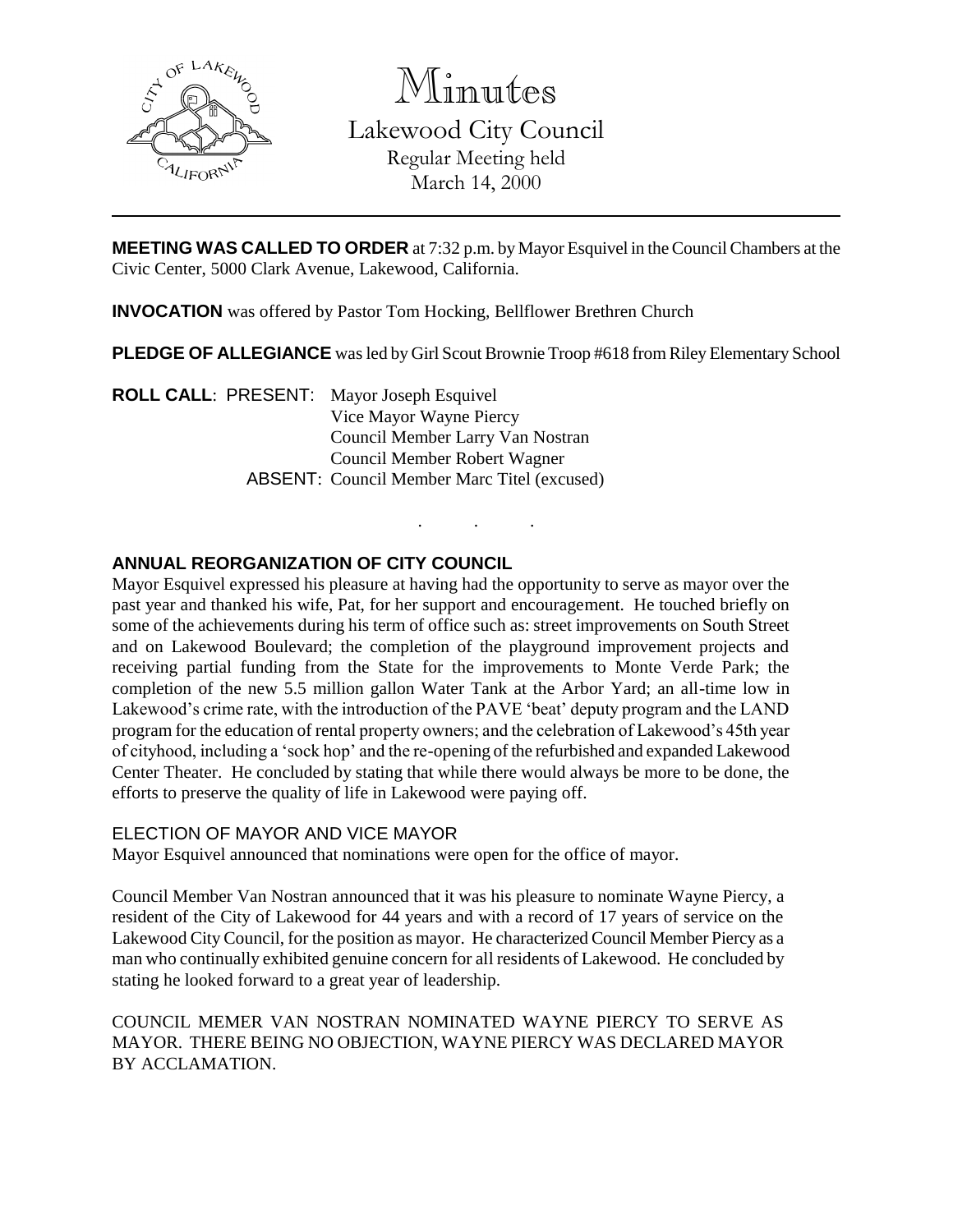## **ANNUAL REORGANIZATION OF CITY COUNCIL** - Continued

Mayor Piercy presented outgoing Mayor Esquivel with a plaque and scrapbook commemorating his year of service as Mayor. Mayor Piercy also presented Mrs. Pat Esquivel with a bouquet of flowers in recognition of her support for her husband and the many demands made on their time during his year as Mayor.

Mayor Piercy introduced his wife, Pat, and his family in the audience and stated he was eager to begin his term as Mayor. He described Lakewood as a city of heroes with many committed, involved residents willing to volunteer their time to build a quality community. He stated that his goals for the coming year included projects, such as: continued street and street lighting improvements; improvements to Monte Verde Park; support for crime prevention and suppression programs like the Neighborhood Bike Patrol and the Nuisance Property Abatement Team; the refurbishment of the Iacoboni Library; and economic development projects like the new Macy's, Walmart and Office Depot. He pledged to do everything possible to end the Federal "flood tax," provide assistance programs for seniors and work with students and educators to build good relationships. He closed by stating his intent to work with his colleagues as a team in order to achieve the best for the community.

Council Member Van Nostran stated he was pleased to nominate Robert Wagner for service as the Vice Mayor. He noted Council Member Wagner's twenty years of service as a City Council Member and commended him for his willingness to tackle difficult problems requiring significant commitments of time.

COUNCIL MEMER VAN NOSTRAN NOMINATED ROBERT WAGNER TO SERVE AS VICE MAYOR. THERE BEING NO OBJECTION, ROBERT WAGNER WAS DECLARED VICE MAYOR BY ACCLAMATION.

. . .

# **ANNOUNCEMENTS AND PRESENTATIONS:**

Mayor Piercy presented a Proclamation to Captain Robert Osborne, Commander of the Lakewood Sheriff's Station, proclaiming March 20 through 25 as Safe Communities Week in the City of Lakewood. Captain Osborne thanked the Mayor for the proclamation and stated he had never worked with any other city that was as dedicated to providing a safe community as the City of Lakewood.

Patricia Piercy, President of the Board of Directors of Lakewood Meals on Wheels, made a brief presentation on the Meals on Wheels program. She noted that in this 25th anniversary year, the program had grown to six service routes serving over 100 clients with a nutritious meal every week day. She stated that the program served many in need, including the elderly, disabled, terminally ill and those recovering from surgery, and was staffed by volunteers.

Mayor Piercy announced that a reception had been held earlier in the evening to honor retiring Assistant Fire Chief Al "Skip" Bennett and the promotion of Lakewood's Team Lieutenant Dave Fender to Operations Lieutenant, second in command at the Lakewood Station.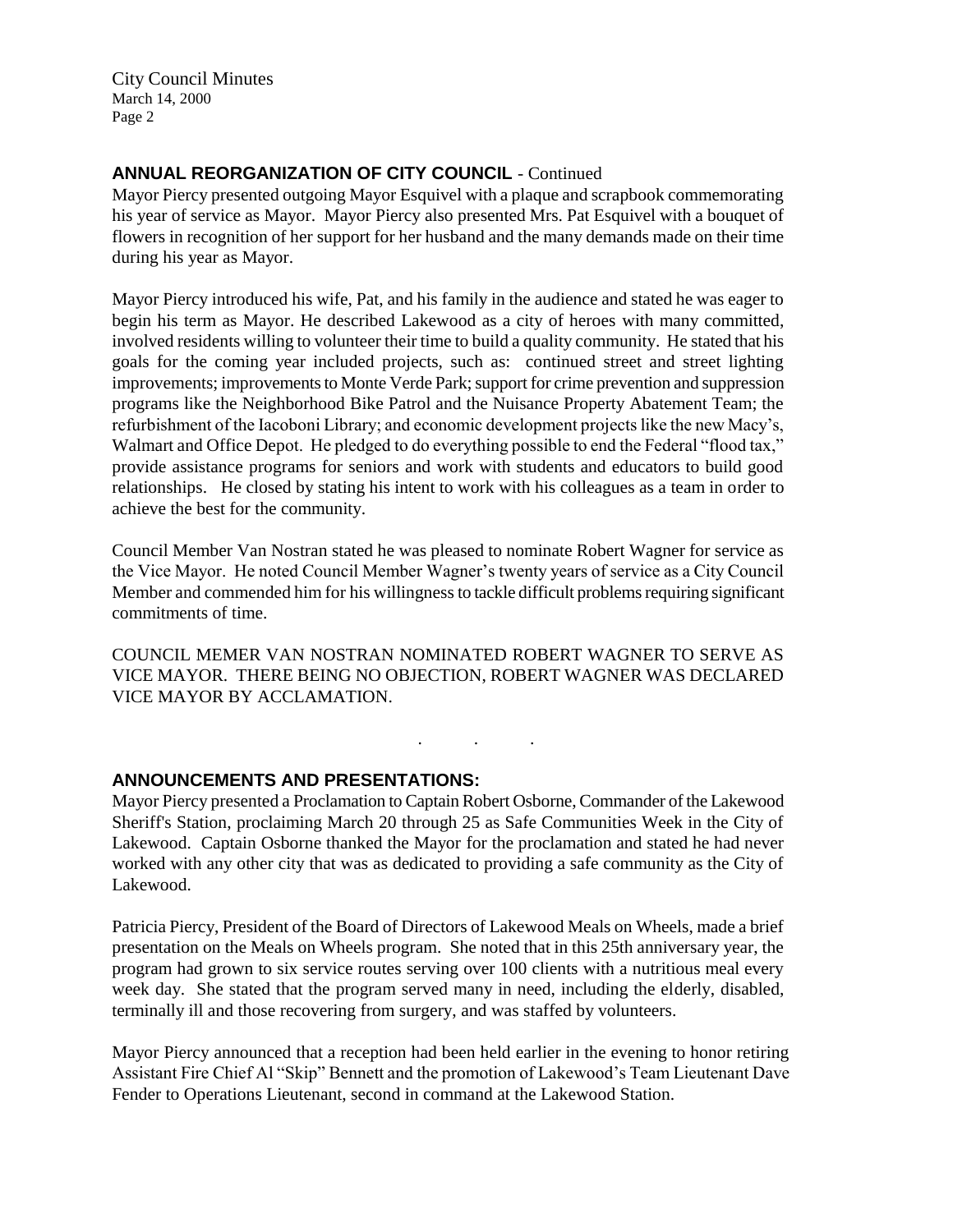### **ROUTINE ITEMS:**

VICE MAYOR WAGNER MOVED AND COUNCIL MEMBER VAN NOSTRAN SECONDED TO APPROVE ROUTINE ITEMS 1 THROUGH 5.

- RI-1 Approval of Minutes of the Meeting held February 22, 2000
- RI-2 Approval of Personnel Transactions
- RI-3 Approval of Registers of Demands dated February 17, February 24, and March 2, 2000

RESOLUTION NO. 2000-12; A RESOLUTION OF THE CITY COUNCIL OF THE CITY OF LAKEWOOD AUTHORIZING JUVENILE ACCOUNTABILITY INCENTIVE BLOCK GRANT (JAIBG) FUNDS TO BE EXPENDED BY THE LOS ANGELES COUNTY DISTRICT ATTORNEY'S OFFICE

RI-5 Approval of Parade Permit for Mayfair High School

UPON ROLL CALL VOTE, THE MOTION WAS APPROVED:

AYES: COUNCIL MEMBERS: Van Nostran, Esquivel, Wagner and Piercy NAYS: COUNCIL MEMBERS: None ABSENT: COUNCIL MEMBERS: Titel

# **1.1 • APPEAL OF APPORTIONMENT OF BUSINESS LICENSE TAX FOR GREENMOUNTAIN.COM**

. . .

The Director of Finance, Larry Schroeder, presented an oral report based on the memorandum contained in the agenda packet and stated that upon review by the City Attorney of the materials submitted on behalf of Green Mountain.com, it was the recommendation of staff that the City Council remove this matter from the Council calendar.

Mayor Piercy opened the public hearing at 8:20 p.m. and called for anyone in the audience wishing to address the City Council on this matter. There was no response.

COUNCIL MEMBER VAN NOSTRAN MOVED AND COUNCIL MEMBER ESQUIVEL SECONDED TO APPROVE STAFF'S RECOMMENDATION. THERE BEING NO OBJECTION, IT WAS SO ORDERED.

. . .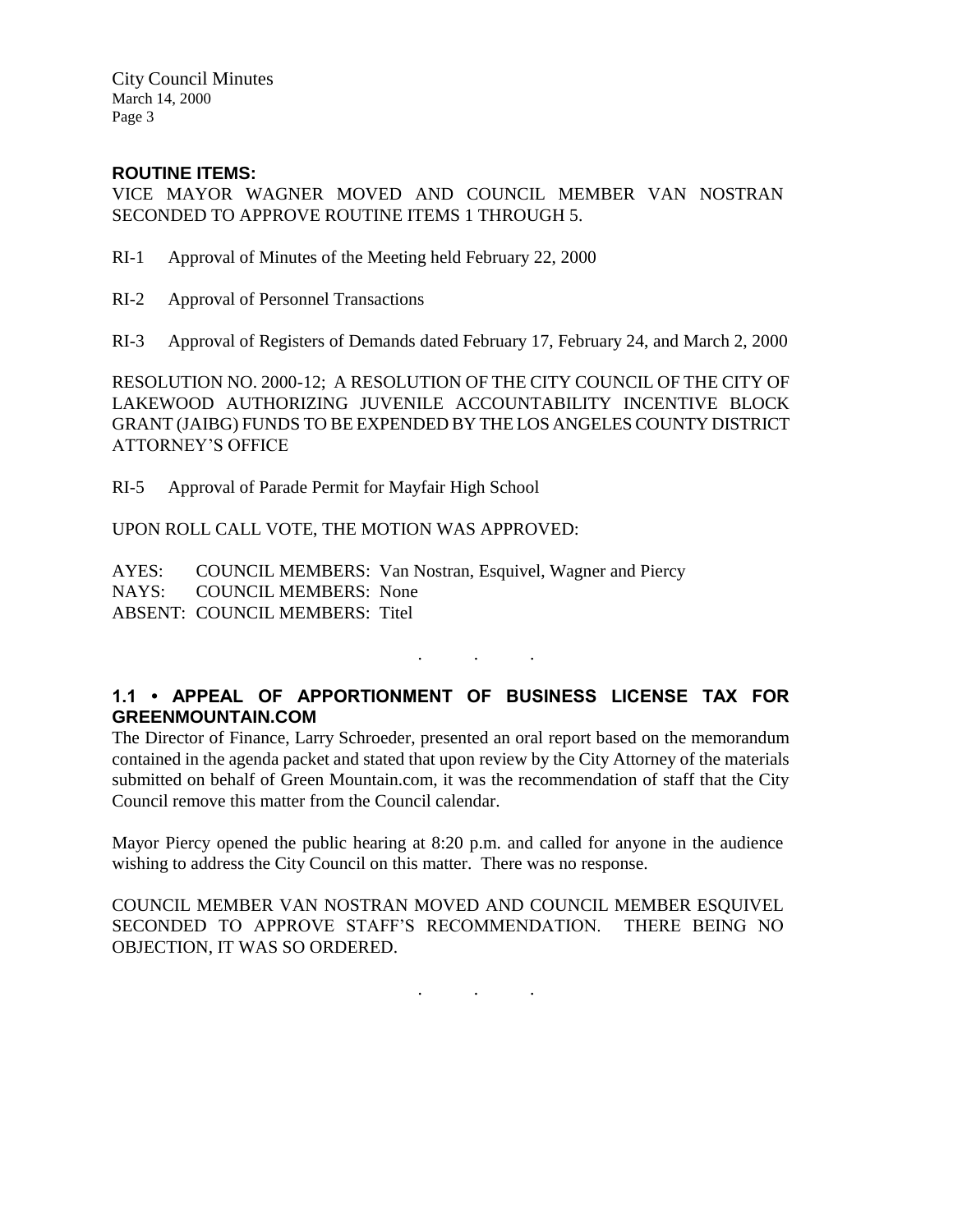#### **2.1 • ADOPTION OF SIGNATURE RESOLUTIONS**

Mayor Piercy announced that the following items were procedural articles that were necessary to complete the mayoral transition.

RESOLUTION NO. 2000-13; A RESOLUTION OF THE CITY COUNCIL OF THE CITY OF LAKEWOOD AUTHORIZING THE CITY TREASURER TO DEPOSIT FUNDS FOR SAFEKEEPING AND INVESTMENT AND AUTHORIZING WITHDRAWAL OF FUNDS FROM DEPOSITORIES

RESOLUTION NO. 2000-14; A RESOLUTION OF THE CITY COUNCIL OF THE CITY OF LAKEWOOD AUTHORIZING THE USE OF THE FACSIMILE SIGNATURE OF WAYNE E. PIERCY, MAYOR, IN THE EXECUTION OF PUBLIC SECURITIES AND INSTRUMENTS OF PAYMENT

RESOLUTION NO. 2000-15; A RESOLUTION OF THE CITY COUNCIL OF THE CITY OF LAKEWOOD AUTHORIZING THE USE OF THE FACSIMILE SIGNATURE OF ROBERT G. WAGNER, MAYOR PRO TEM, IN THE EXECUTION OF PUBLIC SECURITIES AND INSTRUMENTS OF PAYMENT

COUNCIL MEMBER ESQUIVEL MOVED AND VICE MAYOR WAGNER SECONDED TO ADOPT RESOLUTIONS NO. 2000-13, NO. 2000-14 AND NO. 2000-15. UPON ROLL CALL VOTE, THE MOTION WAS APPROVED:

AYES: COUNCIL MEMBERS: Van Nostran, Esquivel, Wagner and Piercy NAYS: COUNCIL MEMBERS: None ABSENT: COUNCIL MEMBERS: Titel

#### **WRITTEN COMMUNICATIONS**

CORRESPONDENCE FROM LOS ANGELES COUNTY SUPERVISOR DON KNABE REGARDING THE DEL AMO BOULEVARD AND CANDLEWOOD STREET IMPROVEMENT PROJECT

. . .

Public Works Director Lisa Rapp stated that staff had worked closely with the County of Los Angeles to identify projects of significance on both a city and county level. She further stated that County Supervisor Don Knabe had indicated that the County would be providing assistance to the City through administering the construction of the Del Amo Boulevard and Candlewood Street Improvement Project and a future project for the resurfacing of five collector streets in Lakewood.

Mayor Piercy expressed the City Council's appreciation for the ongoing support of Supervisor Knabe.

. . .